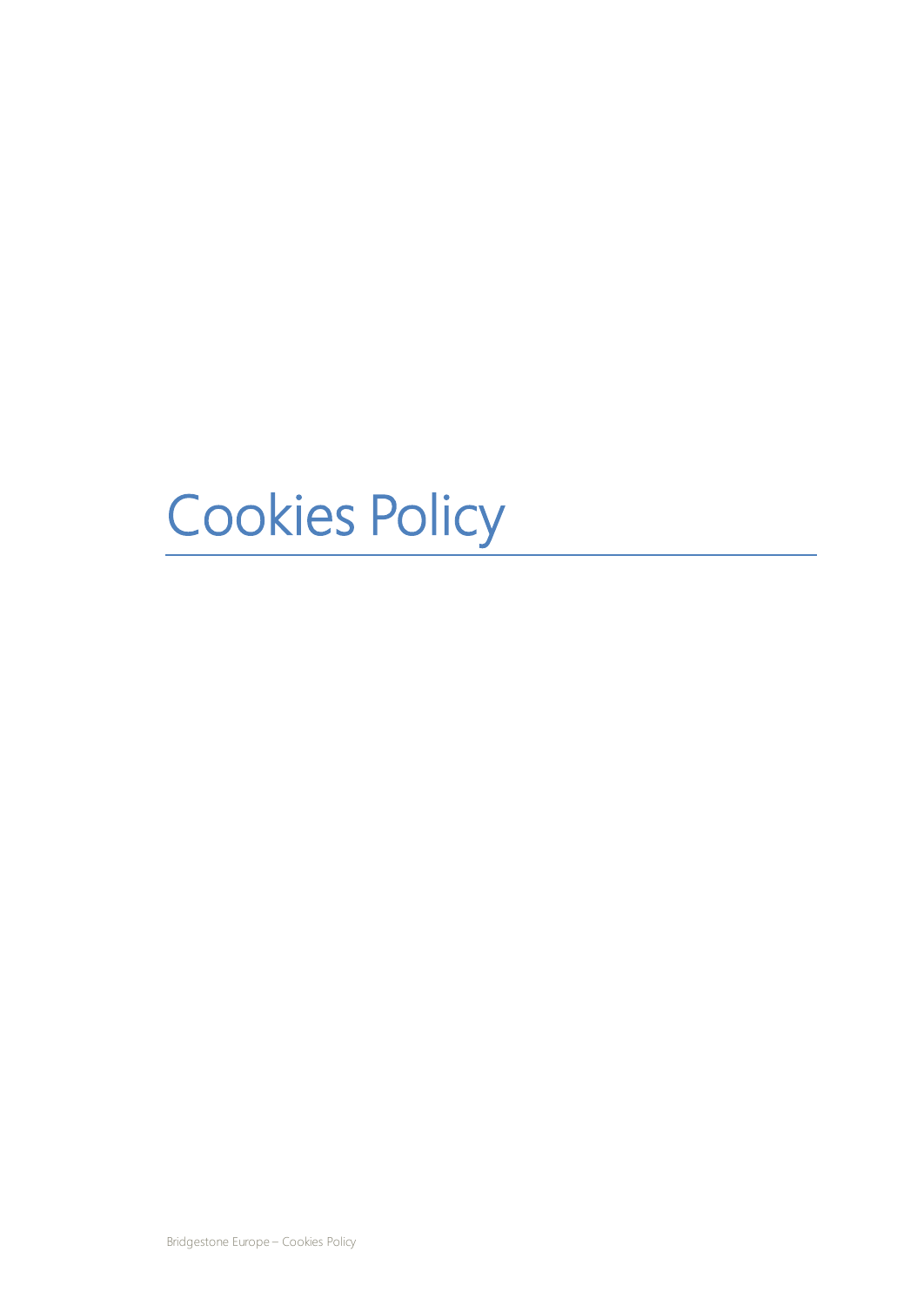# **Content**

| $\mathbf{1}$ . | <b>Introduction</b>                           | 3 |
|----------------|-----------------------------------------------|---|
| 2.             | <b>Why are we using Cookies?</b>              | 3 |
| 3.             | What types of cookies are we using?           | 4 |
| 4.             | How do our advertising partners use cookies?  | 7 |
| 5.             | How do we obtain your consent?                | 7 |
| 6.             | How can you opt-out?                          | 8 |
| 7.             | <b>Third Party recipients and processors</b>  | 9 |
| 8.             | Consult our cookies and their expiration date | 9 |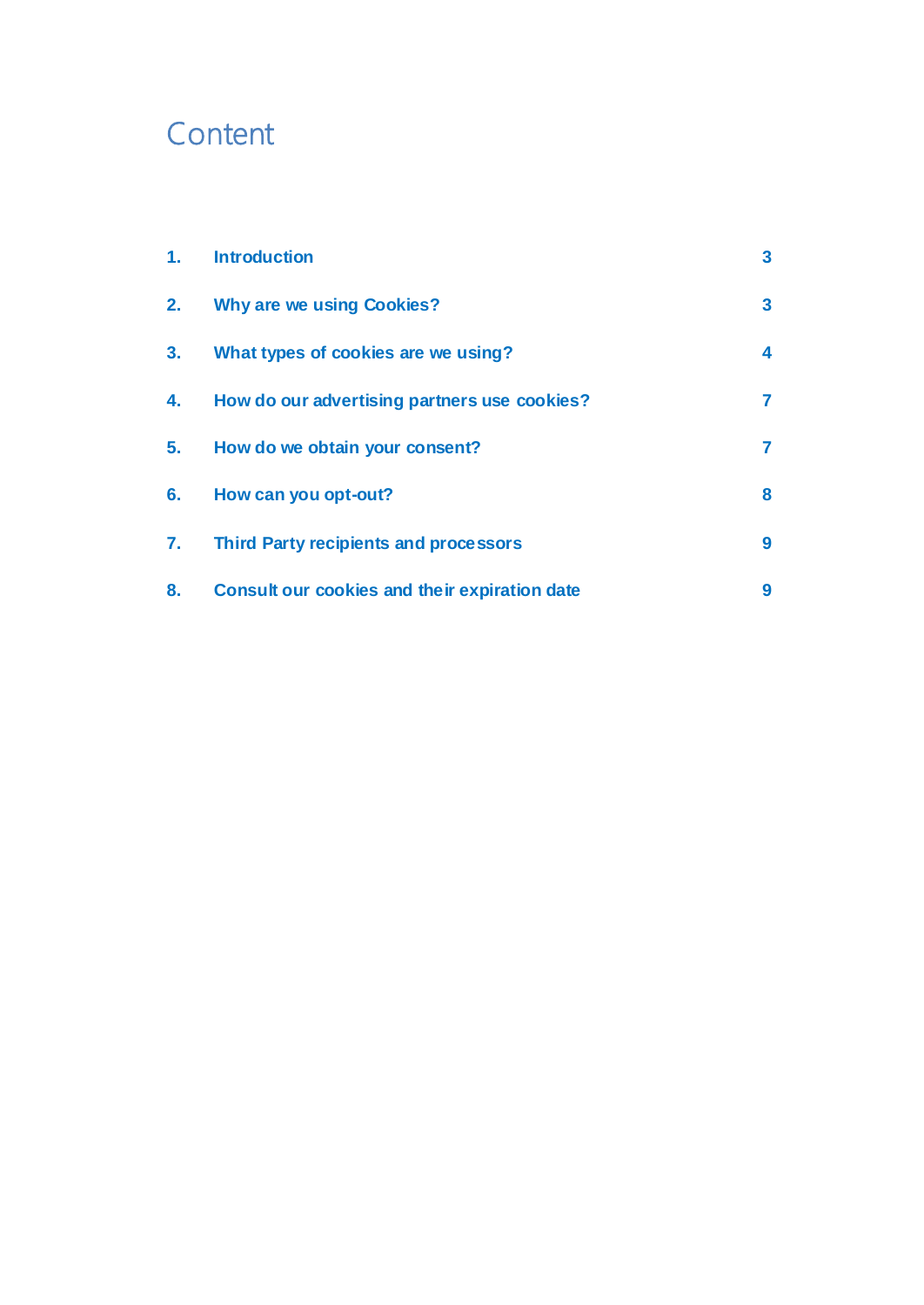### <span id="page-2-0"></span>1. Introduction

This policy provides information on the use of Cookies by Bridgestone Europe NV/SA (Kleine Kloosterstraat 10, 1932, Zaventem, Belgium, company n° RPR (Brussels) 0441192820) and its affiliates ("Bridgestone", "we" or "us") in connection with your use of Bridgestone websites ("Website").

Cookies (which include also similar technologies such as pixels and web beacons) are small text files that we and our advertising partners install on your internet-enabled device(s) and that make it possible for the Website to recognize you and your devices(s) when subsequently interacting with us through the Website. We use cookies for the purposes explained in Section 2.

### <span id="page-2-1"></span>2. Why are we using Cookies?

Bridgestone uses cookies for various purposes.

We store cookies on your device(s) for instance to enhance the functionalities of our Website. Cookies can help you navigate through our Website (e.g. by remembering your choice of language and the pages you have previously visited) or may be necessary to properly perform services that you request (e.g by remembering items that you have placed in your shopping basket).

In addition, certain cookies provide us with statistical information about the use of our Website, which helps us understand the behaviour and preferences of the visitors in an aggregated manner. For instance, we can use these cookies to gain insight into how visitors use our Website, and analyse what works and what doesn't, in order to continuously improve our Website, and measure how effective our communication is.

Cookies may also be used to track your specific interests in our products and services, in order to send you content-based targeted advertising, when you are visiting third party websites or social media.

Cookies may further facilitate certain third-party applications such as social media plug-ins. Plugins are the Like Button and Share Button that let you share web content or your experiences on your social media accounts.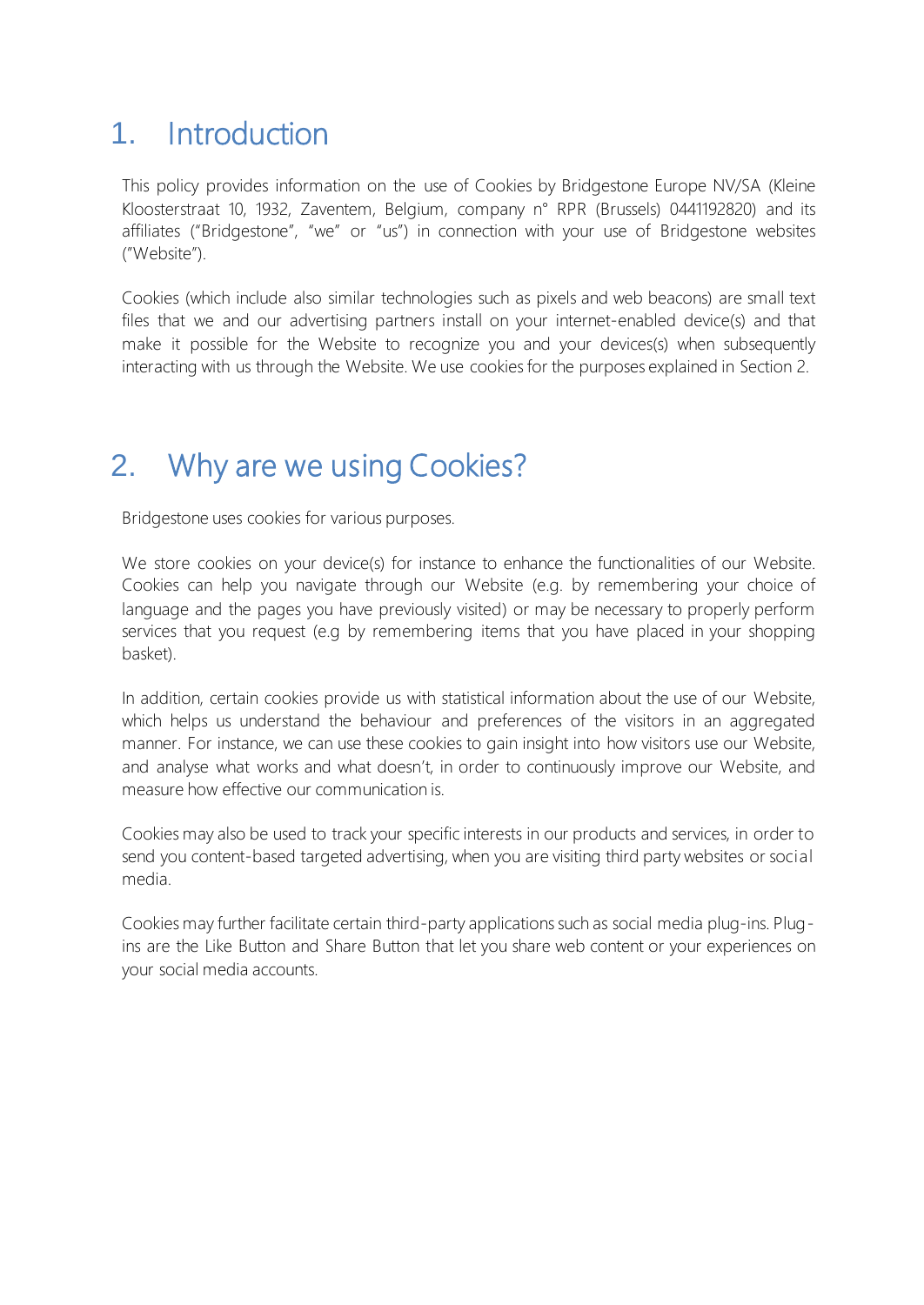# <span id="page-3-0"></span>3. What types of cookies are we using?

We use different types of cookies. Cookies are categorized by their origin as first party cookies or third party cookies. Cookies are also categorized as session cookies or persistent cookies, depending on the duration they stay on your device(s). Cookies are also categorized by the function they perform: essential and statistical cookies, functionality cookies, advertising cookies, and social media cookies.

#### First-Party Cookies

First-Party cookies are cookies set by us and used within our control.

#### Third-Party Cookies

Third Party cookies are set by someone else than Bridgestone. Some of our web pages may for instance also contain content from other sites like YouTube or Flickr, which may set their own cookies when you access that content. Also, if you share a link to a webpage of ours, the service you share it on (for example, Facebook, Twitter or LinkedIn) may set a cookie on your browser. You have the ability to turn them off in your browser settings (see Section 6).

#### Session cookies

Session cookies are temporary and remain on your device only as long as your browsing session lasts. They disappear from your computer or device when you close your browser.

#### Persistent cookies

Persistent cookies remain on your computer or device also after your browsing session has ended, and last for a time specified in the cookies. We use persistent cookies when we need to remember your preferences and actions for the next time you visit.

Cookies are categorized by their purpose into strictly necessary cookies, functionality cookies, advertising cookies and social media cookies.

#### Essential Cookies and statistical cookies

Essential cookies are cookies that are strictly necessary in order to enable you to move around the Applications and use all their features. For example, this type of cookies allows you to navigate from one webpage to the next and store information necessary for performing the service you requested (e.g. remembering items you are purchasing online, to enable your proceeding to the payment page). Without them, services that you've asked for can't be provided.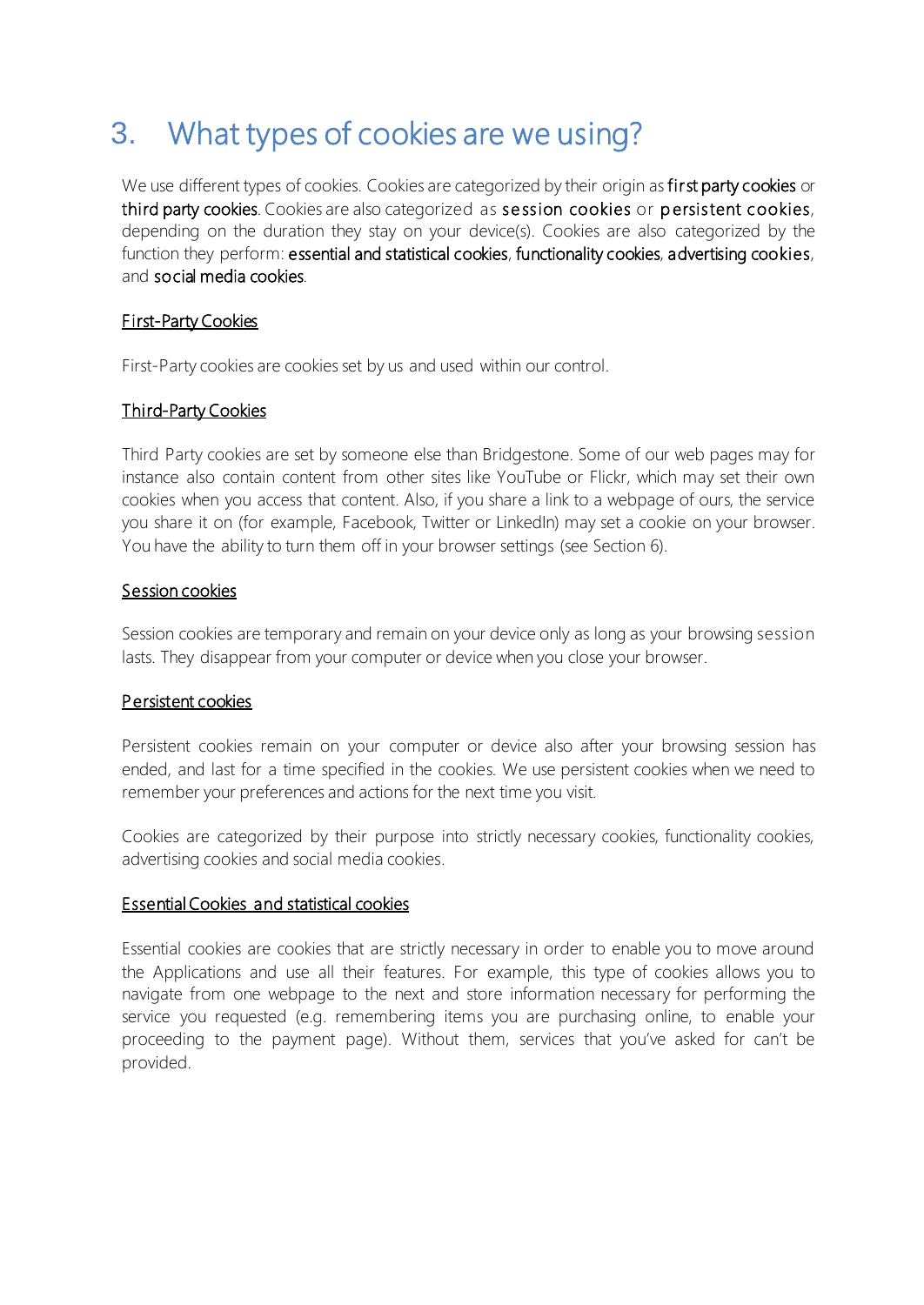#### *How do Essential Cookies impact on your privacy?*

We do not need user consent for the delivery of these cookies, as they are strictly necessary to perform the service on the Website that you have requested.

Statistical cookies, also called performance cookies, help us understand how visitors use the Website. This allows us to continuously improve the performance of the Website to provide visitor a better browsing experience. For instance these cookies tell us which webpages the users go to most often, or if users get error messages from our web pages they are visiting..

#### *How do Statistical Cookies impact on your privacy?*

These cookies are applied automatically for the time of each session or for longer periods – depending on their purpose. These cookies do not collect information that identifies the visitor. These cookies collect only aggregated anonymous information, and therefore we do not need your consent for using statistical cookies.

In particular we use Google Analytics to obtain an overall view on how the visitors interact with our website. The information generated by the Google Analytics cookiesis transmitted to Google Incorporated located in the United States. Bridgestone used Google Analytics with IP anonymization activated, which means that Google will process on our behalf the collected information for the purpose of evaluating your use of the website and generating reports on Website activity. Google, however, will not be able to match the information collected from your use of our Website with any other data held by Google.

These cookies are enabled by default, but you may still decide to disable them in your browser settings (follow the steps explained in section 6). Furthermore you have the possibility to disable Google Analytics by using the link 'Disable Google Analytics' on the website [https://tools.google.com/dlpage/gaoptout?hl=en,](https://tools.google.com/dlpage/gaoptout?hl=en) and download and install the Google Analytics Opt-out Browser Add-on on your device(s).

#### Functionality Cookies

These cookies help us personalise the Website for you by remembering your preferences and settings (such as user name, language or the location from where you are accessing the Website). These cookies can also be used to remember the changes you make, e.g. to text size, fonts and to other parts of the Website that can be customized or to remember your browsing history or the fact that you have already visited the Website.

#### *How do the Functionality Cookies impact on your privacy?*

The Functionality Cookies are disabled by default. The information these cookies collect may include technical info that is processed in connection with your visit and is linked to your device although you remain unnamed. If you choose not to enable these cookies, it may influence your navigation experience.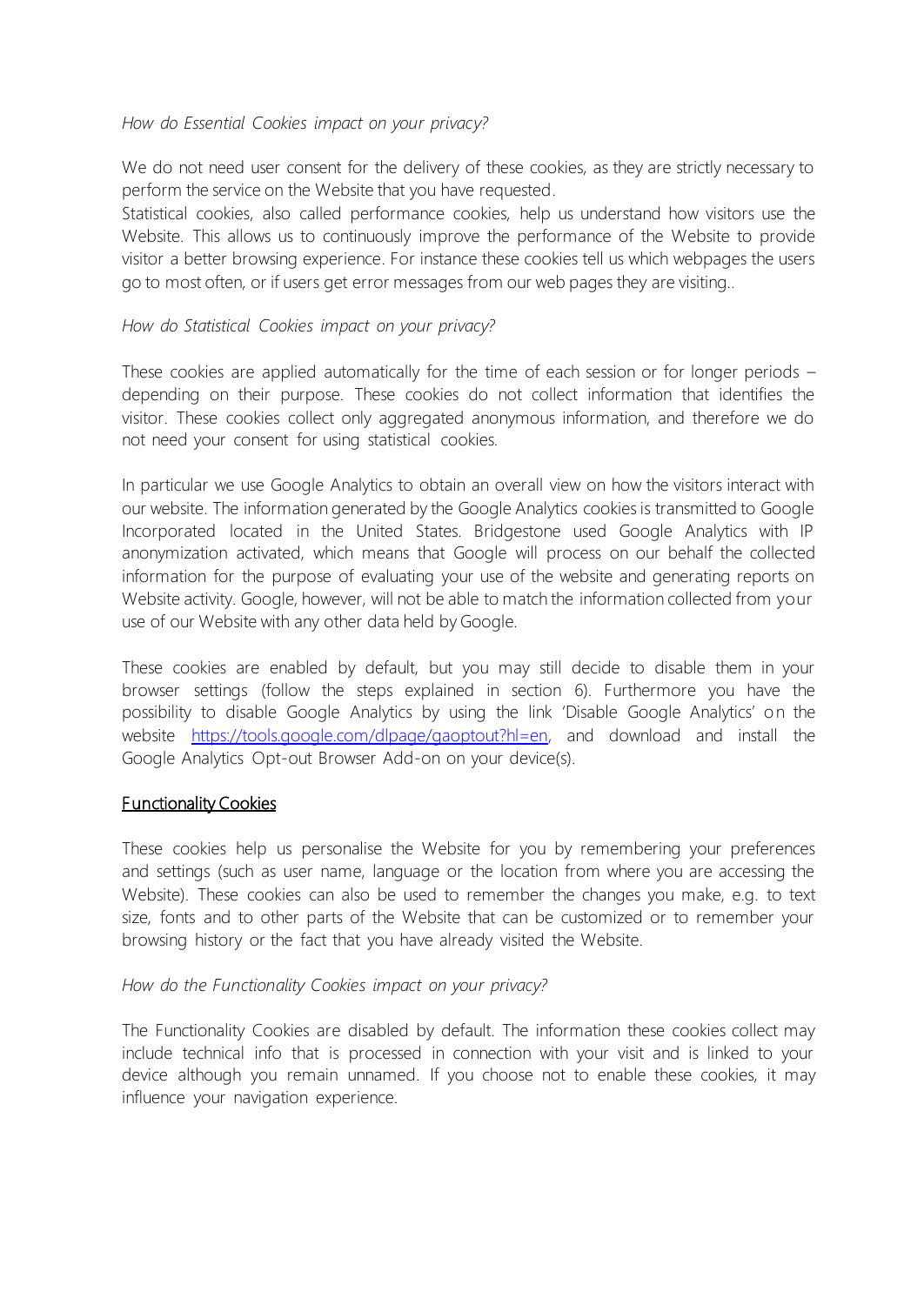#### Advertising Cookies

These cookies can be either first-party or third party cookies that track your browsing activity to make user profiles. If you are using our Website, we collect and analyse data about your device(s)(IP address) and your use of our services (e.g. what pages you visit). The user profile resulting from your browsing activity is used to show you advertisements relating to your interests deducted from your browsing activity.

The companies that we use to tailor and deliver advertisements to you also collect data from you across other online services. These data helps us to predict what might interest you and to show you advertisements tailored to those interests.

We neither show you advertisements, nor sell advertising space to third parties, on our Websites, but we buy advertising space on social media and third-party websites (for example automotive websites, online tyre shops) where advertisements for our products and services may be delivered to you by our advertising partners acting on our behalf (retargeted advertising).

*How do these cookies impact on your privacy?*

We don't store any information about your identity or your browsing activity on those thirdparty websites. The advertising we show on third party websites that you visit is tailored based on your interests when you previously visited our Website, for example if you are visiting our webpage on Bridgestone winter tyres we might show you advertisements for winter tyres when you visit third party websites.

These cookies are disabled by default, and are only placed on your device(s) after you consent to such use.

#### Social media cookies

On our website we use social media plug-ins from channels such as Facebook, Google+, Twitter, LinkedIn and YouTube. Social Media plug-ins are modules that enable you to share content from our Website on the Social Media if you have an account with these Social Media. An example is the Facebook 'Like' button. This is made possible by the use of cookies.

The Social Media plug-ins also place third-party cookies on your device(s) enabling the Social Media to track your navigation on our Website, for purposes of their own, which may be behavioral advertising, analytics or market research. More information about the data that these social media channels obtain through plug-in cookies can be found on the relevant social media websites.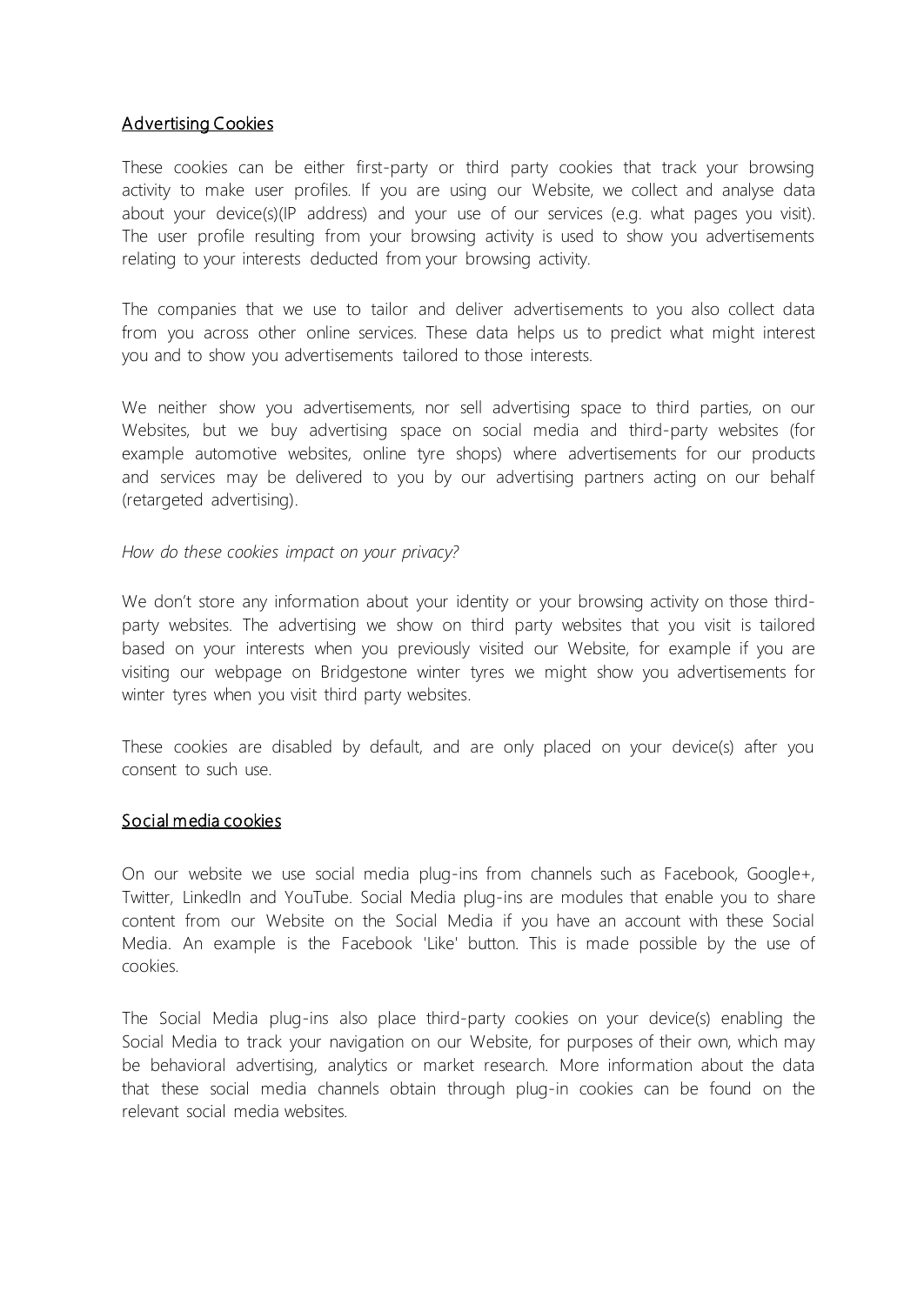*How do these cookies impact on your privacy?*

These cookies are disabled by default, and are only placed on your device(s) after you consent to such use.

If you are a member of these Social Media, you can also decide whether or not to consent to the use of cookies in your privacy settings in your relevant social media account.

### <span id="page-6-0"></span>4. How do our advertising partners use cookies?

Our advertising is delivered to you through our carefully selected specialist advertising partners. The cookies accompanying the advertisements enable our advertising partners to monitor the effectiveness of the advertisements. They may also use cookies that they have set on your device(s) when you were browsing other websites. They do this so that they know you have seen a particular advertisement or to match you with their database. This helps them to do things like cap how many advertisements you see across the internet and, if you have taken part in market research, the research company may record that you have seen a particular advertisement.

Any company we allow to add tags or code to our website is instructed to ensure that they handle your data responsibly. However, they use your data as a data controller, and the use of the data is subject to their own privacy practices. To verify or delete third party cookies on your device(s) follow the steps explained in Section 8.

### <span id="page-6-1"></span>5. How do we obtain your consent?

Upon entering the Website for the first time, you will be prompted with a message (cookies banner) with directions how to manage your consent to cookies.

Essential (strictly necessary) cookies and analytics cookies don't require your consent and will be installed on your device(s) automatically. While essential and analytics cookies cannot be disabled through our Website Cookies settings, you have the possibility to do so on the Google Analytics website (see Section 3).

The notification banner will no longer appear on your device on future use of the Website, but you can always change your cookies consent choices, by clicking the link "Change my Preferences", or via the settings of your internet browser (see Section 6 for guidance).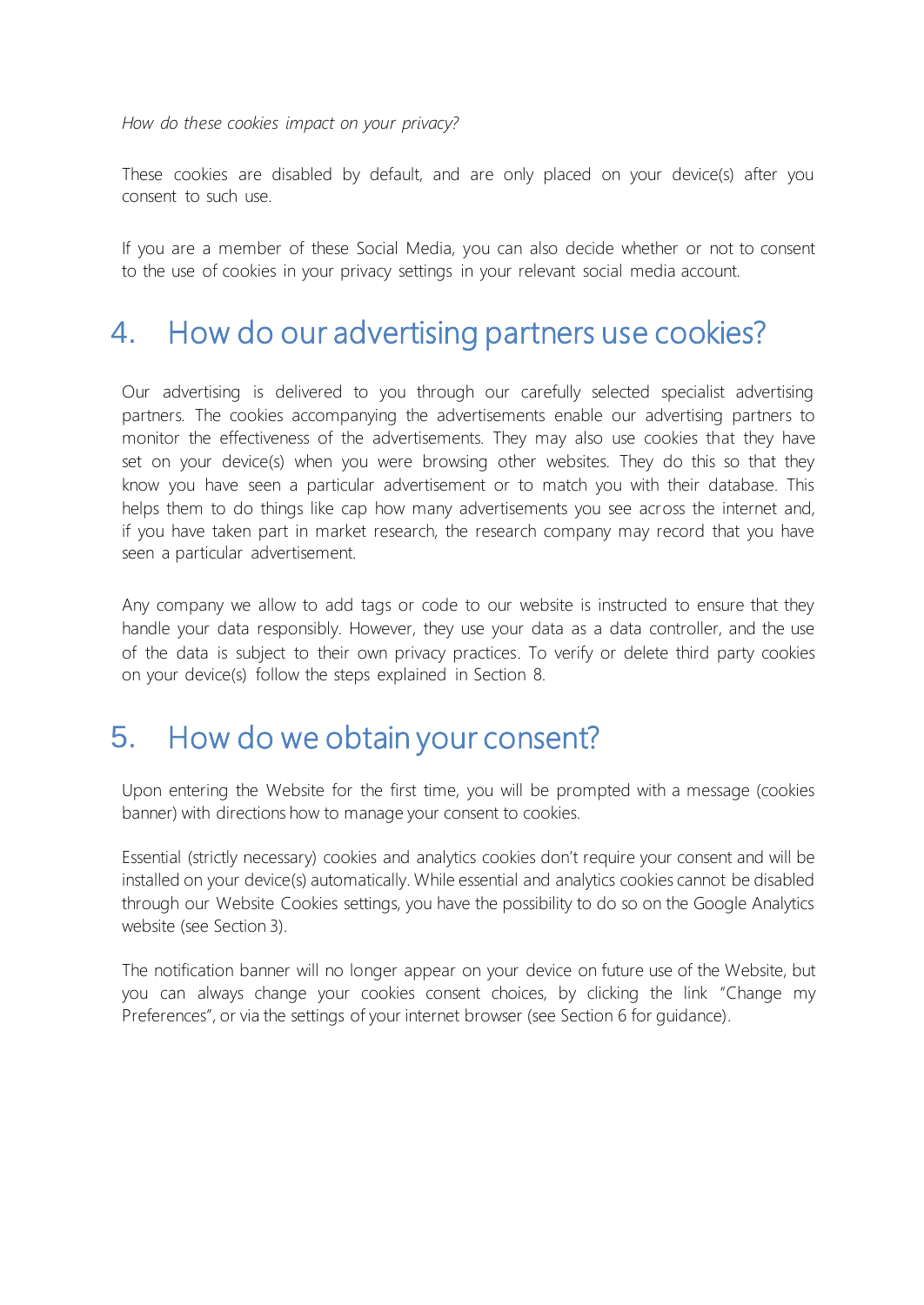### <span id="page-7-0"></span>6. How can you opt-out?

Once we have received your consent for the use of cookies, we store a cookie on your device(s) to remember your choice for your next visits to our Website. If at any time you do not want information about your browsing behaviour to be used, you can "opt out" by changing your browser settings as described below. You can also opt-out by accessing the link Cookies Settings on our website.

#### Change your browser settings

You can prevent your browsing from being tracked generally by adjusting your browser settings, browsing in 'private mode' or using browser add-ons. You can find out how to do this by visiting the relevant support page for your browser, or by using the help function on your browser:

**[Edge](https://privacy.microsoft.com/en-us/windows-10-microsoft-edge-and-privacy)** 

[Chrome](http://www.google.com/support/chrome/bin/answer.py?hl=en&answer=95647)

[Mozilla Firefox](http://support.mozilla.com/en-US/kb/Cookies)

[Internet Explorer](https://support.microsoft.com/en-us/help/17442/windows-internet-explorer-delete-manage-cookies)

[Safari](http://support.apple.com/kb/PH5042)

[Opera](http://www.opera.com/browser/tutorials/security/privacy/) 

#### Mobile applications

If you are accessing our Applications though the web browser on your mobile device, you should follow the instructions above. However, mobile applications use different technologies to recognise your device. To opt out of the use of your data for targeted advertising you should follow the instructions below.

*Apple iOS* 1. Go to Settings > Privacy > Advertising. 2. Turn on Limit Ad Tracking. Visit the Appl[e support page](https://support.apple.com/en-gb/HT202074) for more information.